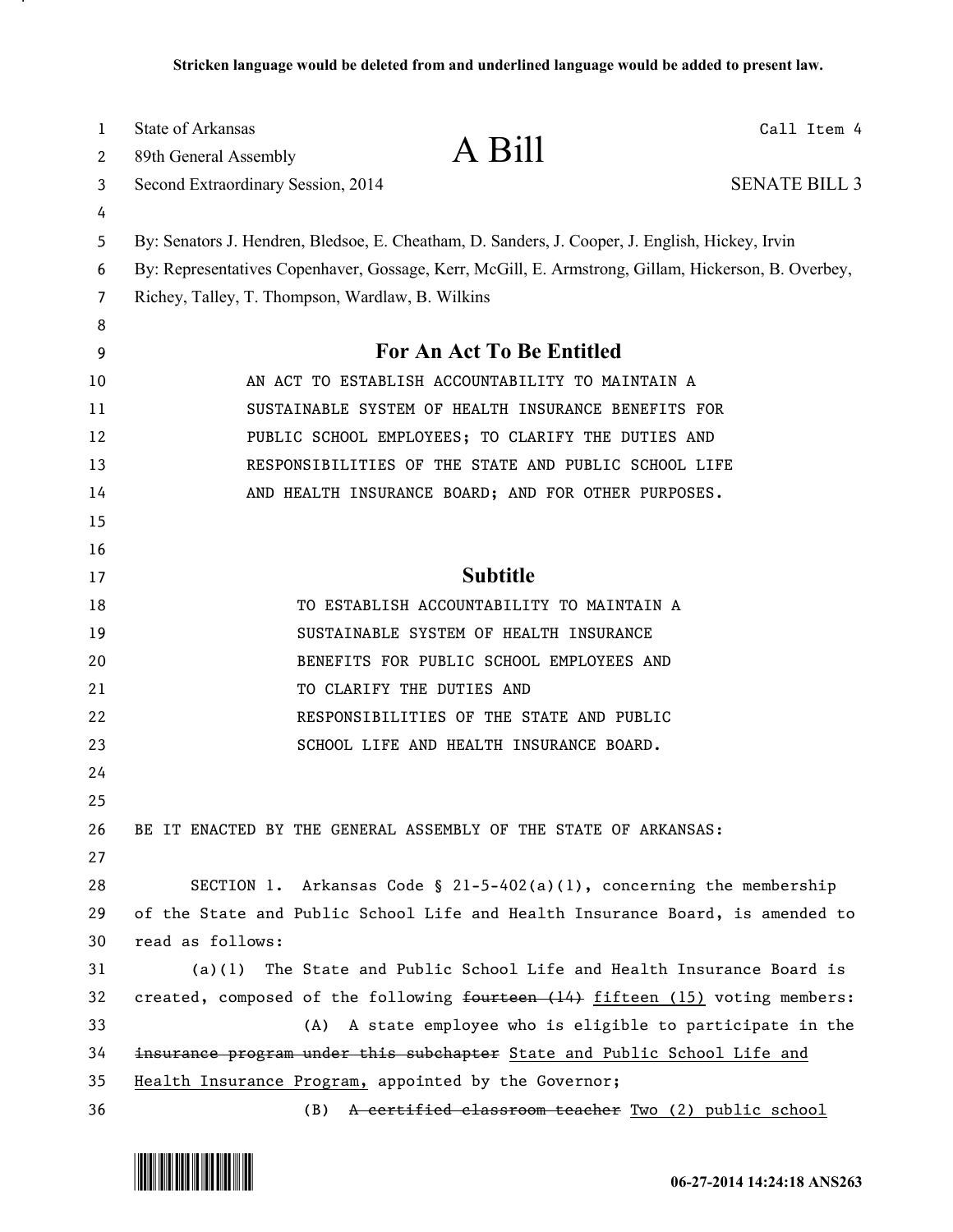employees, at least one (1) of whom is employed by a rural school district, appointed by the Governor; (C) The Insurance Commissioner or his or her designee; (D) The Commissioner of Education or his or her designee; (E) The Director of the Department of Finance and Administration or his or her designee; (F) Three (3) members who are engaged in employee benefits 8 management or risk management, in private industry at least one (1) of whom is a licensed healthcare provider, appointed by the Governor; (G) Two (2) additional member positions that shall be 11 filled by members, one (1) of whom is a retired teacher public school employee and by one (1) of whom is a retired state employee, appointed by the Governor; (H) One (1) public school employee who is employed by a school district as an administrator, appointed by the Governor; (I) The Executive Director of the Arkansas State Board of Pharmacy or his or her state employee pharmacist designee; (J) The Director of Health Facility Services of the Department of Health or his or her designee; and (K) One (1) member who is a licensed health care provider 21 appointed by the Governor member of the Arkansas Medical, Dental, and Pharmaceutical Association, appointed by the Governor. SECTION 2. Arkansas Code § 21-5-404(1), concerning powers, functions, and duties of the State and Public School Life and Health Insurance Board, is amended to add an additional subdivision to read as follows: (C) The board shall require a participant in a consumer-driven health insurance plan option offered under the program to establish a health 29 savings account; SECTION 3. Arkansas Code § 21-5-404(12)(A)(i), concerning the membership of the Benefits Subcommittee of the State and Public School Life and Health Insurance Board, is amended to read as follows: (A)(i) The Benefits Subcommittee of the State and Public School Life and Health Insurance Board shall consist of: (a) Three (3) board members;

06-27-2014 14:24:18 ANS263

SB3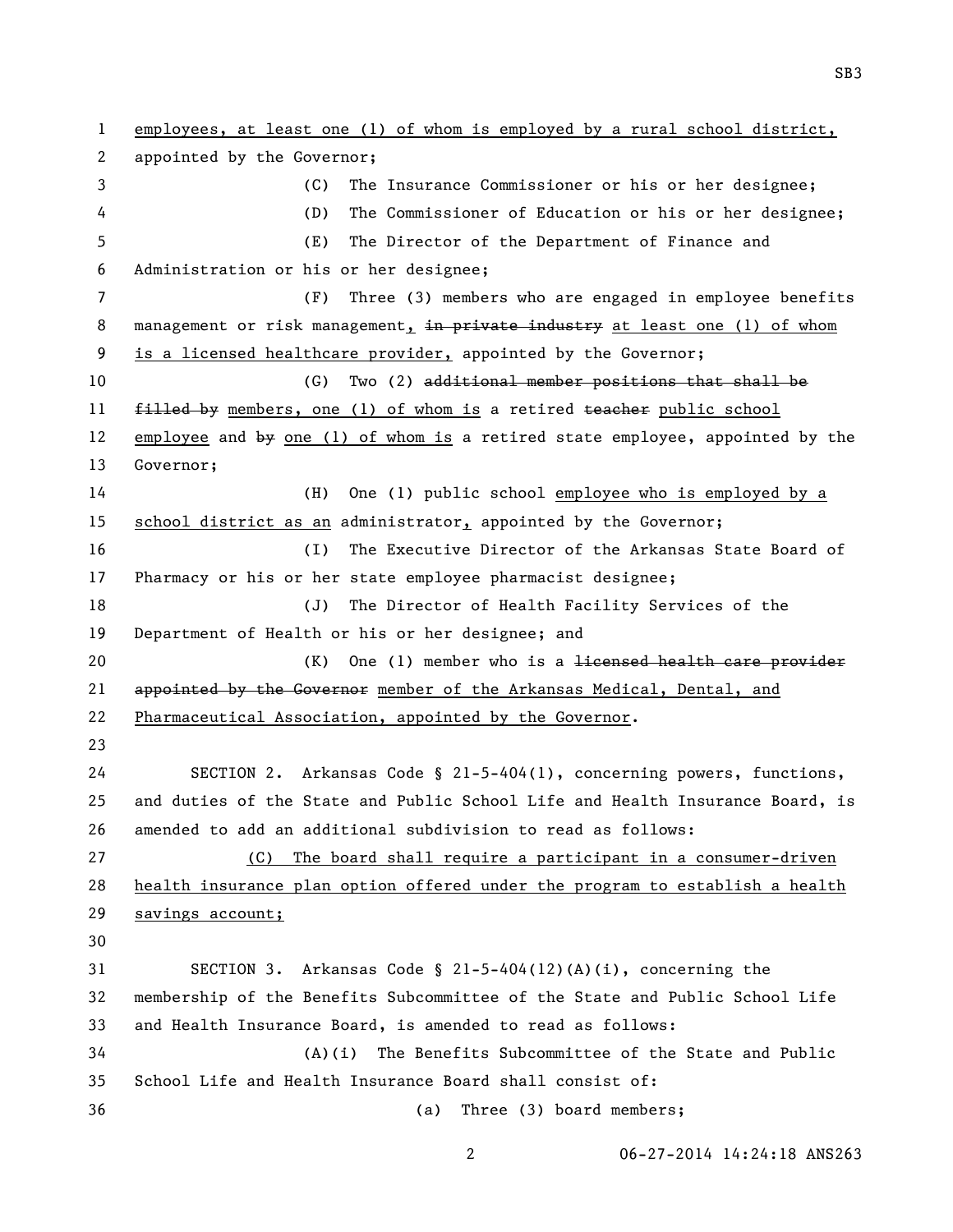1 (b) Two (2) state employees; and 2 (c) Two (2) Three (3) public school employees, at least one (1) of whom is employed by a rural school district; and (d) One (1) retired public school employee. 6 SECTION 4. Arkansas Code §  $2l-5-404(12)(B)(i)(d)$ , concerning the membership of the Drug Utilization and Evaluation Subcommittee of the State and Public School Life and Health Insurance Board, is amended to read as follows:  $(d)(1)$  One (1) state employee and one  $\left(1\right)$  two 11 (2) public school employee employees appointed by the board,. 12 (2) each of whom has A member appointed under this subdivision (12)(B)(i)(d) shall have expertise in accounting, finance, auditing, or insurance. SECTION 5. Arkansas Code § 21-5-405(b), concerning the duties of the State and Public School Life and Health Insurance Board, is amended to add additional subdivisions to read as follows: (7) Verify that a dependent is eligible for coverage under 20 the program as determined by the board; and (8) Beginning in the 2014 Plan Year, implement a policy applicable to a participating entity to identify funds that are not required to be paid for federal taxes under the Federal Insurance Contribution Act, 26 U.S.C. § 1301 et seq., and use the identified funds for premium assistance. SECTION 6. Arkansas Code § 21-5-405(b)(4)(C), concerning the duties of the State and Public School Life and Health Insurance Board, is repealed. 28 (G)(i) A school district shall ensure that all funding allocated for public school employee health insurance through the matrix per- student funding calculation used in the most recent adequacy study conducted under the Continuing Adequacy Evaluation Act of 2004, § 10-3-2101 et seq., is used in the school year in which the funding is received or in the following school year to support public school employee health insurance premiums by: (a) Increasing the amount that the school district contributes for health insurance per participating public school employee; or

SB3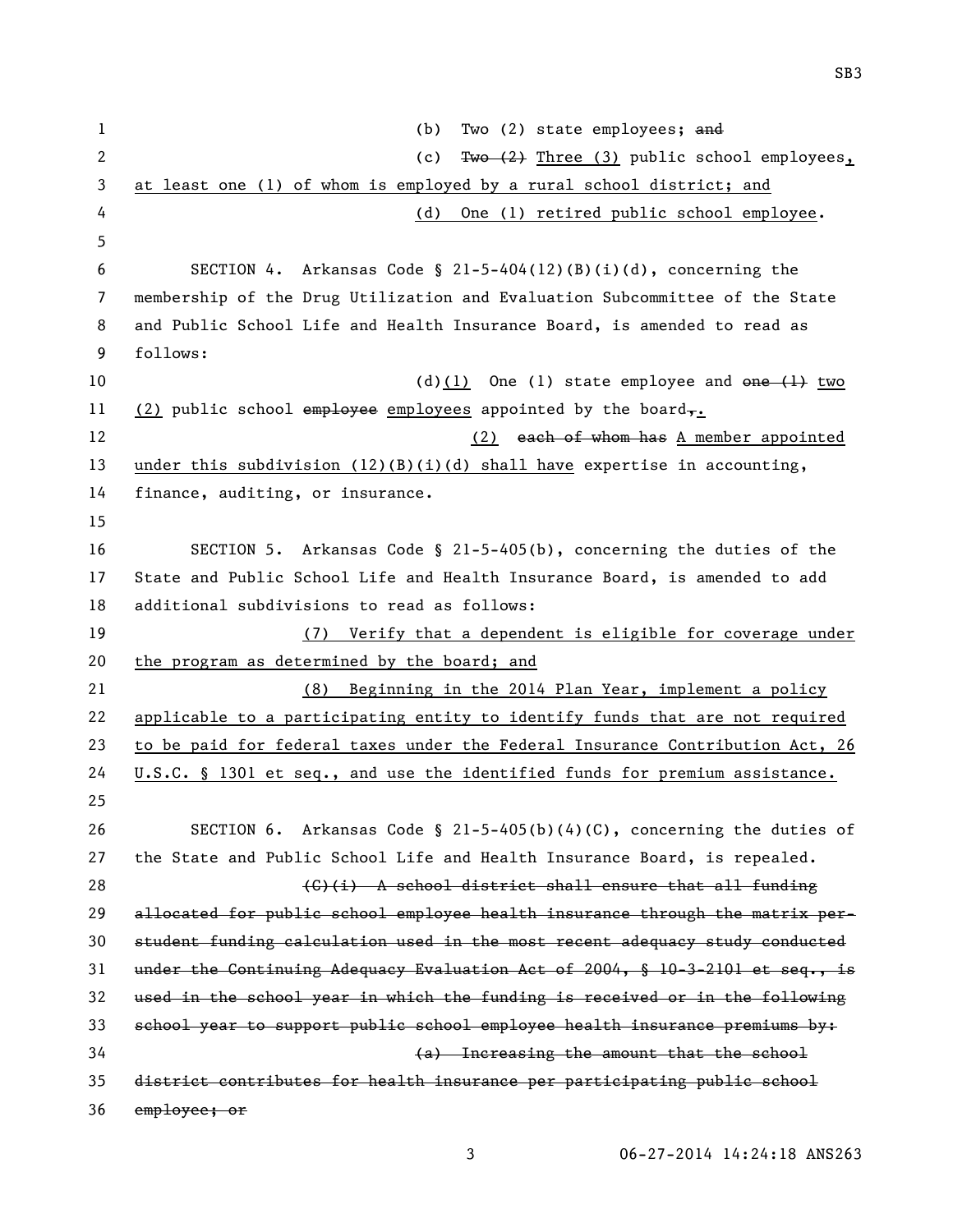| $\mathbf{1}$   | (b) Making contributions to the health savings                               |  |  |
|----------------|------------------------------------------------------------------------------|--|--|
| 2              | accounts of participating public school employees.                           |  |  |
| 3              | (ii) The Department of Education, with the                                   |  |  |
| 4              | assistance of the Bureau of Legislative Research, shall notify a school      |  |  |
| 5              | district of the amount allocated for public school employee health insurance |  |  |
| 6              | through the matrix per-student funding calculation used in the most recent   |  |  |
| $\overline{7}$ | adequacy study conducted under the Continuing Adequacy Evaluation Act of     |  |  |
| 8              | $2004$ , § 10-3-2101 et seq., when the Department of Education disburses     |  |  |
| 9              | foundation funds to a school district:                                       |  |  |
| 10             |                                                                              |  |  |
| 11             | SECTION 7. Arkansas Code § 21-5-407(3), concerning the definition of         |  |  |
| 12             | "dependent" under the State and Public School Life and Health Insurance      |  |  |
| 13             | Program, is amended to read as follows:                                      |  |  |
| 14             | $(3)$ (A) "Dependent" means a member of a participant's family               |  |  |
| 15             | child or spouse who is eligible for coverage under the State and Public      |  |  |
| 16             | School Life and Health Insurance Program+.                                   |  |  |
| 17             | (B) Beginning in the 2015 plan year, "dependent" does not                    |  |  |
| 18             | include:                                                                     |  |  |
| 19             | An individual who is legally separated or<br>(i)                             |  |  |
| 20             | divorced from the participant; or                                            |  |  |
| 21             | (ii) A participant's spouse if the spouse is offered                         |  |  |
| 22             | healthcare coverage, other than the program, through a separate employer-    |  |  |
| 23             | funded or employee-funded benefit plan that provides healthcare coverage of  |  |  |
| 24             | essential health benefits as provided in 42 U.S.C. § 18022, as existing on   |  |  |
| 25             | January 1, 2013;                                                             |  |  |
| 26             |                                                                              |  |  |
| 27             | SECTION 8. Arkansas Code § 21-5-407(7), concerning the definition of         |  |  |
| 28             | "participant" under the State and Public School Life and Health Insurance    |  |  |
| 29             | Program, is amended to read as follows:                                      |  |  |
| 30             | "Participant" means an individual or an individual's covered<br>(7)          |  |  |
| 31             | dependent who is enrolled in a plan option offered under the program and     |  |  |
| 32             | continues to be eligible for participation in the program;                   |  |  |
| 33             |                                                                              |  |  |
| 34             | SECTION 9. Arkansas Code § 21-5-407, concerning definitions under the        |  |  |
| 35             | State and Public School Life and Health Insurance Program, is amended to add |  |  |
| 36             | an additional subdivision to read as follows:                                |  |  |

06-27-2014 14:24:18 ANS263

SB3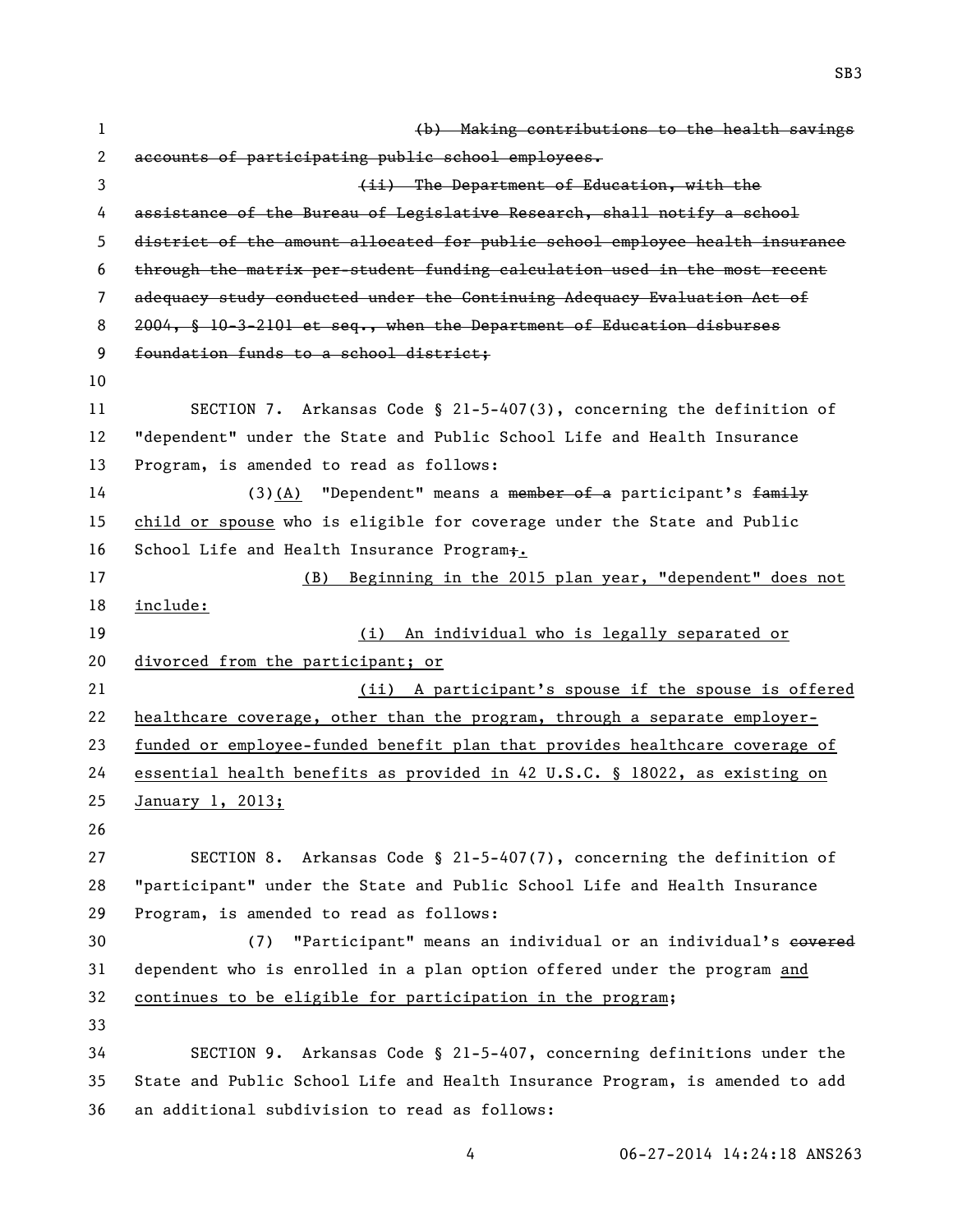(18) "Rural school district" means a school district or a public charter school that has an average daily membership of one thousand (1,000) students or less. SECTION 10. Uncodified Acts 2011, No. 855, § 3 is amended to read as follows: SECTION 3. DO NOT CODIFY. Pilot Program on coverage for morbid obesity diagnosis and treatment. (a)(1)(A) A state and public school employees health benefit plan that is offered, issued, or renewed on or after January 1, 2012, shall offer coverage for the diagnosis and treatment of morbid obesity. (B) The cost of coverage for the diagnosis and treatment of morbid obesity offered under subdivision (a)(1)(A) of this section shall not exceed: (i) Three million dollars (\$3,000,000) annually for the Arkansas State Employees Health Benefit Plan; or 17 (ii) Three million dollars (\$3,000,000) annually for the Arkansas Public school Employees Health Benefit Plan. (2) The coverage for morbid obesity offered under subdivision (a)(1) of this section includes without limitation coverage for bariatric surgery including: (A) Gastric bypass surgery; (B) Adjustable gastric banding surgery; (C) Sleeve gastrectomy surgery, and (D) Duodenal switch biliopancreatic diversion. (b) A state and public school employees health benefit plan shall 27 offer the benefits under this section to the same extent as for other medically necessary surgical procedures under the enrollee's or insured's 29 contract or policy with the entity.  $\left\{\epsilon\right\}$  The coverage for morbid obesity diagnosis and treatment offered under this subchapter does not diminish or limit benefits otherwise allowable under a state and public school employees health benefit plan. (c) The State and Public School Life and Health Insurance Board shall discontinue or suspend a plan option offered under subsection (a) of this section if the board determines adjustments are necessary to ensure the financial soundness and overall well-being of the State and Public School

SB3

06-27-2014 14:24:18 ANS263